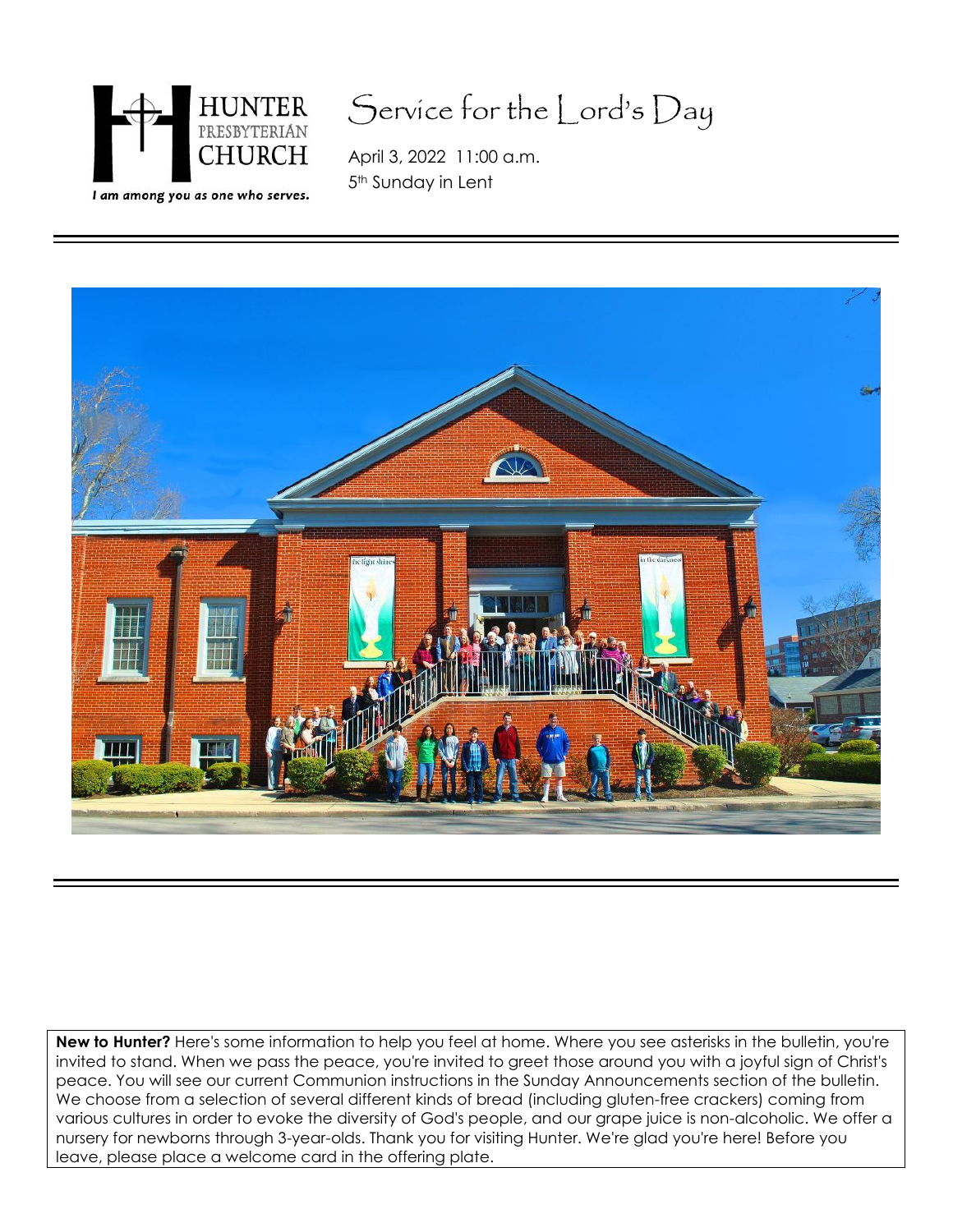## GATHERING AROUND THE WORD

| Prelude                                                                                                                                                     | "Lord Jesus, Think on Me"                                                                                                                                                                                                                                                                                                                                                                                              | arr. David Cherwien |
|-------------------------------------------------------------------------------------------------------------------------------------------------------------|------------------------------------------------------------------------------------------------------------------------------------------------------------------------------------------------------------------------------------------------------------------------------------------------------------------------------------------------------------------------------------------------------------------------|---------------------|
| Welcome & Announcements                                                                                                                                     |                                                                                                                                                                                                                                                                                                                                                                                                                        |                     |
| <i>*Call to Worship</i>                                                                                                                                     |                                                                                                                                                                                                                                                                                                                                                                                                                        |                     |
| Holy, Holy, Holy is the Lord.<br>Heaven and earth is full of God's Glory.<br>We come to worship the Lord.<br>Let us humble ourselves and praise God's name. |                                                                                                                                                                                                                                                                                                                                                                                                                        |                     |
| Adorning the Lenten Tree                                                                                                                                    |                                                                                                                                                                                                                                                                                                                                                                                                                        | Kent Brouwer        |
| *Hymn 828                                                                                                                                                   | "More Love to Thee, O Christ"                                                                                                                                                                                                                                                                                                                                                                                          | MORE LOVE TO THEE   |
| <b>Prayer of Confession</b>                                                                                                                                 |                                                                                                                                                                                                                                                                                                                                                                                                                        |                     |
| when we focus and attend only to You. Amen                                                                                                                  | We confess, Lord, we get caught up in so many other things. So many voices compete for our<br>attention. So many tasks call for us to act. Sometimes in the hustle and bustle of this life we lose our<br>sense of You. We fail to recognize Your Presence or Your providence to us. Teach us, Lord, to pause,<br>to pay attention, to recognize Your Spirit in our midst. Bring us again to times of quiet meditation |                     |
| (moment for silent reflection)                                                                                                                              |                                                                                                                                                                                                                                                                                                                                                                                                                        |                     |
| Hymn $#434$                                                                                                                                                 | "Restore in Us, O God"<br>(Vs. 1)                                                                                                                                                                                                                                                                                                                                                                                      | <b>BAYLOR</b>       |
| Assurance of Grace                                                                                                                                          |                                                                                                                                                                                                                                                                                                                                                                                                                        |                     |
| <i>*Passing of the Peace</i>                                                                                                                                |                                                                                                                                                                                                                                                                                                                                                                                                                        |                     |
| May the peace of our Lord Jesus Christ be with you all.<br>And also with you.                                                                               |                                                                                                                                                                                                                                                                                                                                                                                                                        |                     |
|                                                                                                                                                             | HEARING THE WORD                                                                                                                                                                                                                                                                                                                                                                                                       |                     |
| Prayer for Illumination                                                                                                                                     |                                                                                                                                                                                                                                                                                                                                                                                                                        |                     |
| Reading from the New Testament                                                                                                                              | Genesis 28:10-21                                                                                                                                                                                                                                                                                                                                                                                                       | (O.I., p. 25)       |
| Reading from the New Testament                                                                                                                              | Matthew 6:7-14                                                                                                                                                                                                                                                                                                                                                                                                         | (N.I., p. 5)        |
| Holy Wisdom, Holy Word. Thanks be to God.                                                                                                                   |                                                                                                                                                                                                                                                                                                                                                                                                                        |                     |
| Message                                                                                                                                                     | "Pausing to Worship"                                                                                                                                                                                                                                                                                                                                                                                                   | Ray Mendenhall      |
|                                                                                                                                                             | RESPONDING TO THE WORD                                                                                                                                                                                                                                                                                                                                                                                                 |                     |
| <b>Choral Anthem</b>                                                                                                                                        | "I Am the Bread of Life"                                                                                                                                                                                                                                                                                                                                                                                               | Eugene Englert      |
| Prayers of the People                                                                                                                                       |                                                                                                                                                                                                                                                                                                                                                                                                                        |                     |
| Presenting Our Tithes & Offerings<br>Offertory                                                                                                              | "O Love, How Deep"                                                                                                                                                                                                                                                                                                                                                                                                     | arr. Paul Manz      |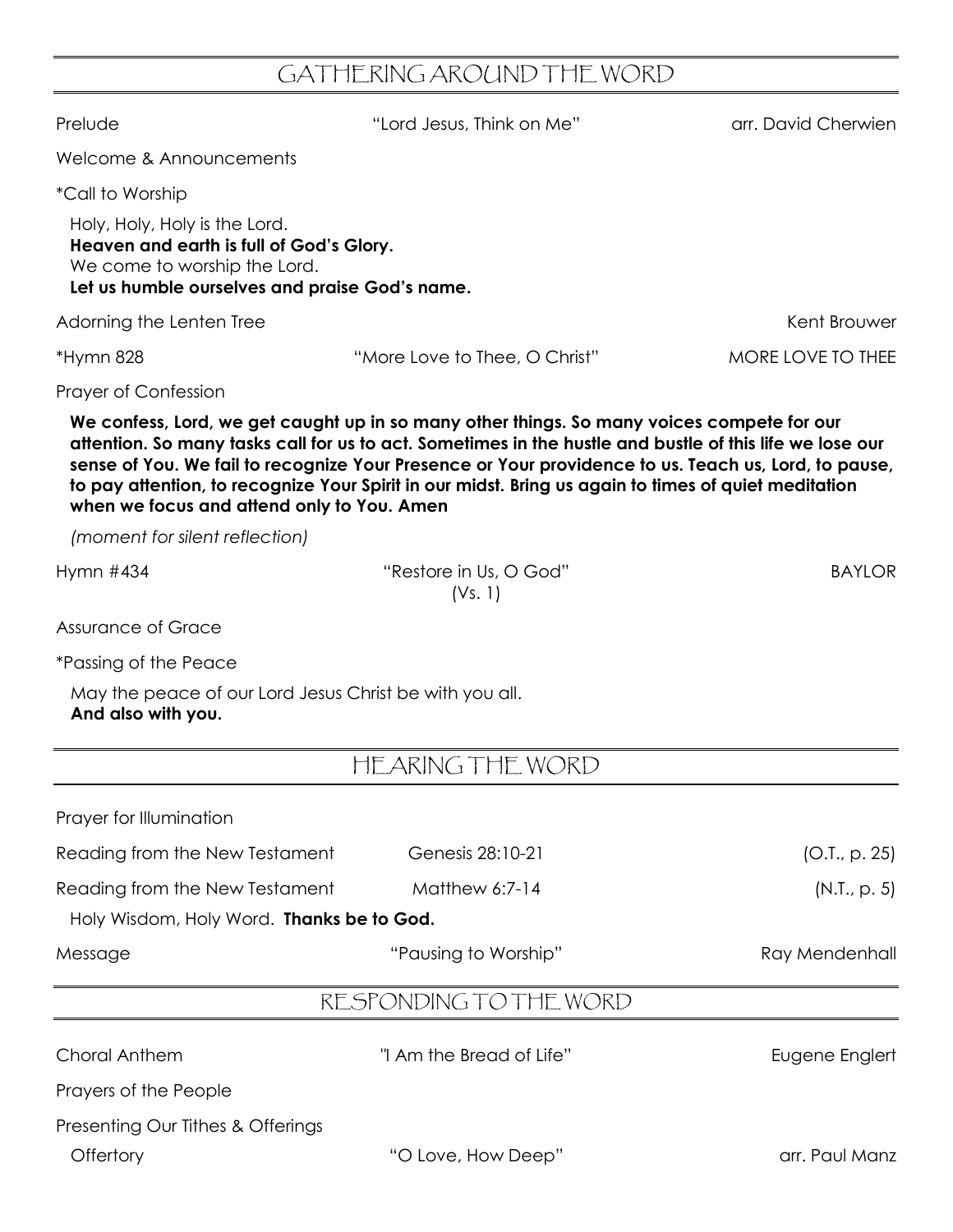| Prayer of Thanksgiving & Dedication                                                                                                                                                       |                                                                                                                                                                                                     |                |
|-------------------------------------------------------------------------------------------------------------------------------------------------------------------------------------------|-----------------------------------------------------------------------------------------------------------------------------------------------------------------------------------------------------|----------------|
| The Lord's Supper                                                                                                                                                                         |                                                                                                                                                                                                     |                |
| Invitation to the Lord's Table                                                                                                                                                            |                                                                                                                                                                                                     |                |
| <b>Great Thanksgiving</b>                                                                                                                                                                 |                                                                                                                                                                                                     |                |
| The Lord be with you!<br>And also with you!<br>Lift up your hearts.<br>We lift them to the Lord.<br>Let us give thanks to the Lord our God.<br>It is right to give our thanks and praise. |                                                                                                                                                                                                     |                |
| Let us pray                                                                                                                                                                               |                                                                                                                                                                                                     |                |
|                                                                                                                                                                                           | therefore we praise you, joining our voices with all creation.                                                                                                                                      |                |
| Hymn #569                                                                                                                                                                                 | "Holy, Holy, Holy"                                                                                                                                                                                  | <b>SANCTUS</b> |
|                                                                                                                                                                                           | Holy, holy, holy Lord, God of power and might, heaven and earth are full of your glory.<br>Hosanna in the highest. Blessed is the One who comes in the name of the Lord.<br>Hosanna in the highest. |                |
| The Prayer continues                                                                                                                                                                      |                                                                                                                                                                                                     |                |
|                                                                                                                                                                                           | Let us declare the great mystery of our faith:<br>Christ has died. Christ is risen. Christ will come again.                                                                                         |                |
| The Prayer continues                                                                                                                                                                      |                                                                                                                                                                                                     |                |
| Words of Institution                                                                                                                                                                      |                                                                                                                                                                                                     |                |
| Prayer after Communion                                                                                                                                                                    |                                                                                                                                                                                                     |                |
| *Hymn 824                                                                                                                                                                                 | "There Is a Place of Quiet Rest"                                                                                                                                                                    | MC AFEE        |
| *Charge & Benediction                                                                                                                                                                     |                                                                                                                                                                                                     |                |
| *Hymn 568                                                                                                                                                                                 | "Amen"                                                                                                                                                                                              | AMEN (Haugen)  |
| Postlude                                                                                                                                                                                  | Fantasia and Fugue in C minor, Wq. 119/7                                                                                                                                                            | C.P.E. Bach    |
| Depart in Peace                                                                                                                                                                           |                                                                                                                                                                                                     |                |
|                                                                                                                                                                                           |                                                                                                                                                                                                     |                |

\*Please stand as you are able.

Household Prayer: Almighty God, our redeemer, in our weakness we have failed to be your messengers of forgiveness and hope. Renew us by your Holy Spirit, that we may follow your commands and proclaim your reign of love; through Jesus Christ our Lord, who lives and reigns with you and the Holy Spirit, one God, now and forever. Amen.